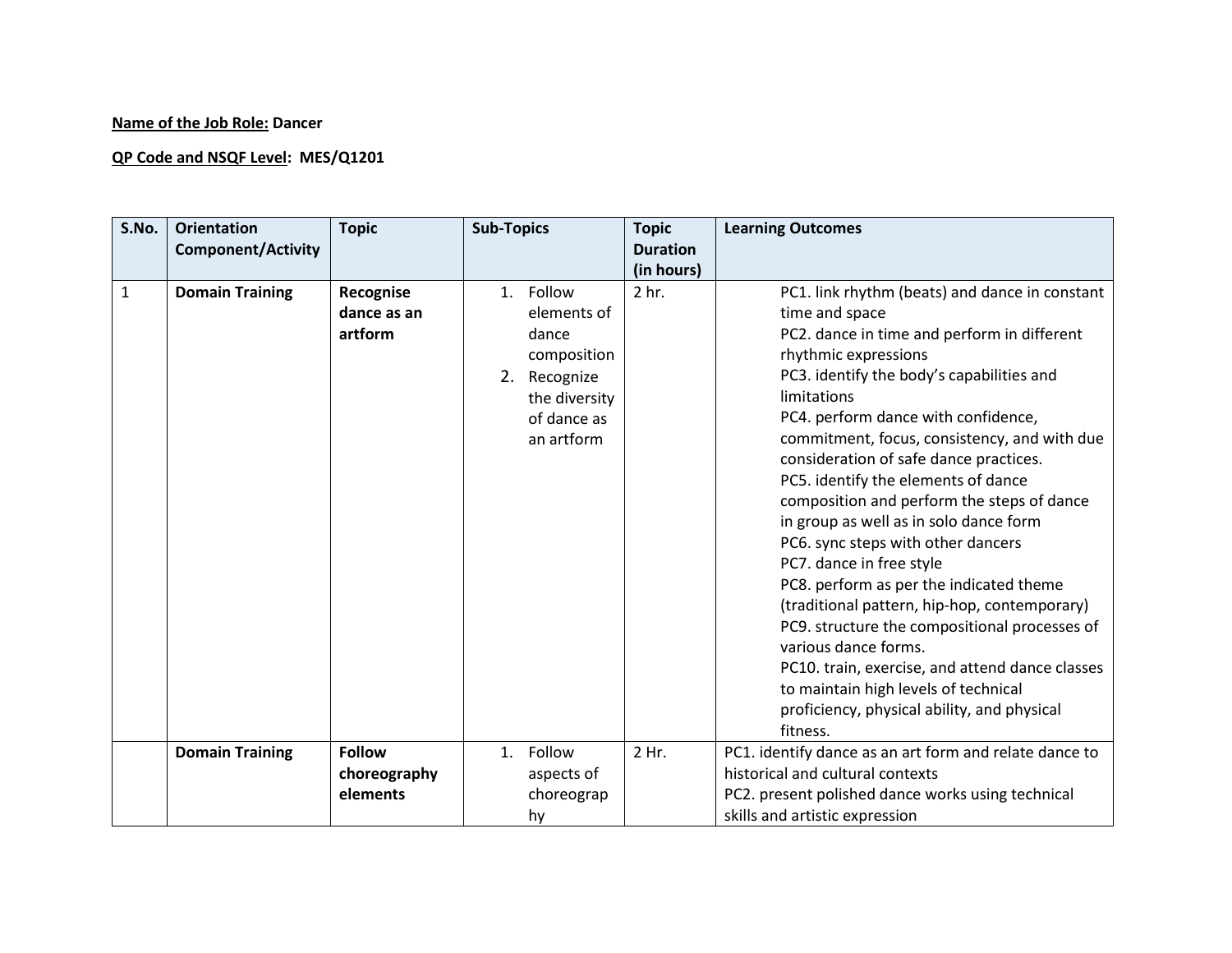|                        |                      |                                                                                                               |       | PC3. apply reflective practices in order to identify<br>processes for further development<br>PC4. analyse and document dance-making processes<br>PC5. assess the effectiveness of a range of dance<br>works of others<br>PC6. use terminologies relevant to dance performance<br>and choreography<br>PC7. identify and appropriately react to potential<br>hazards in a dance environment, and appropriately<br>apply safe dance principles and practices<br>PC8. identify and apply the structure of dance works<br>PC9. manage the duration of the movement<br>PC10. use/exhibit different energy levels to reveal<br>different emotional states<br>PC11. demonstrate the ability to relate to other<br>dancers and objects<br>PC12. demonstrate an understanding about<br>movements<br>PC13. analyse available space; low floor moves,<br>medium standing moves and high leaping and lifting<br>moves |
|------------------------|----------------------|---------------------------------------------------------------------------------------------------------------|-------|----------------------------------------------------------------------------------------------------------------------------------------------------------------------------------------------------------------------------------------------------------------------------------------------------------------------------------------------------------------------------------------------------------------------------------------------------------------------------------------------------------------------------------------------------------------------------------------------------------------------------------------------------------------------------------------------------------------------------------------------------------------------------------------------------------------------------------------------------------------------------------------------------------|
| <b>Domain Training</b> | <b>Perform dance</b> | 1. Align dance<br>as per lyrics,<br>music and<br>Song<br>2. Perform<br>dance as per<br>choreograp<br>hy steps | 2 Hr. | PC1. perform dance in different dance forms<br>PC2. change appearance as per dance requirement<br>PC3. demonstrate appropriate skeletal alignment,<br>body-part articulation, strength, flexibility, agility and<br>coordination.<br>PC4. harmonize body movements to rhythm of<br>musical accompaniment.<br>PC5. perform classical, modern, or acrobatic dances in<br>productions, expressing stories, rhythm, and sound<br>with their bodies.<br>PC6. collaborate with choreographers to refine or<br>modify dance steps.                                                                                                                                                                                                                                                                                                                                                                              |